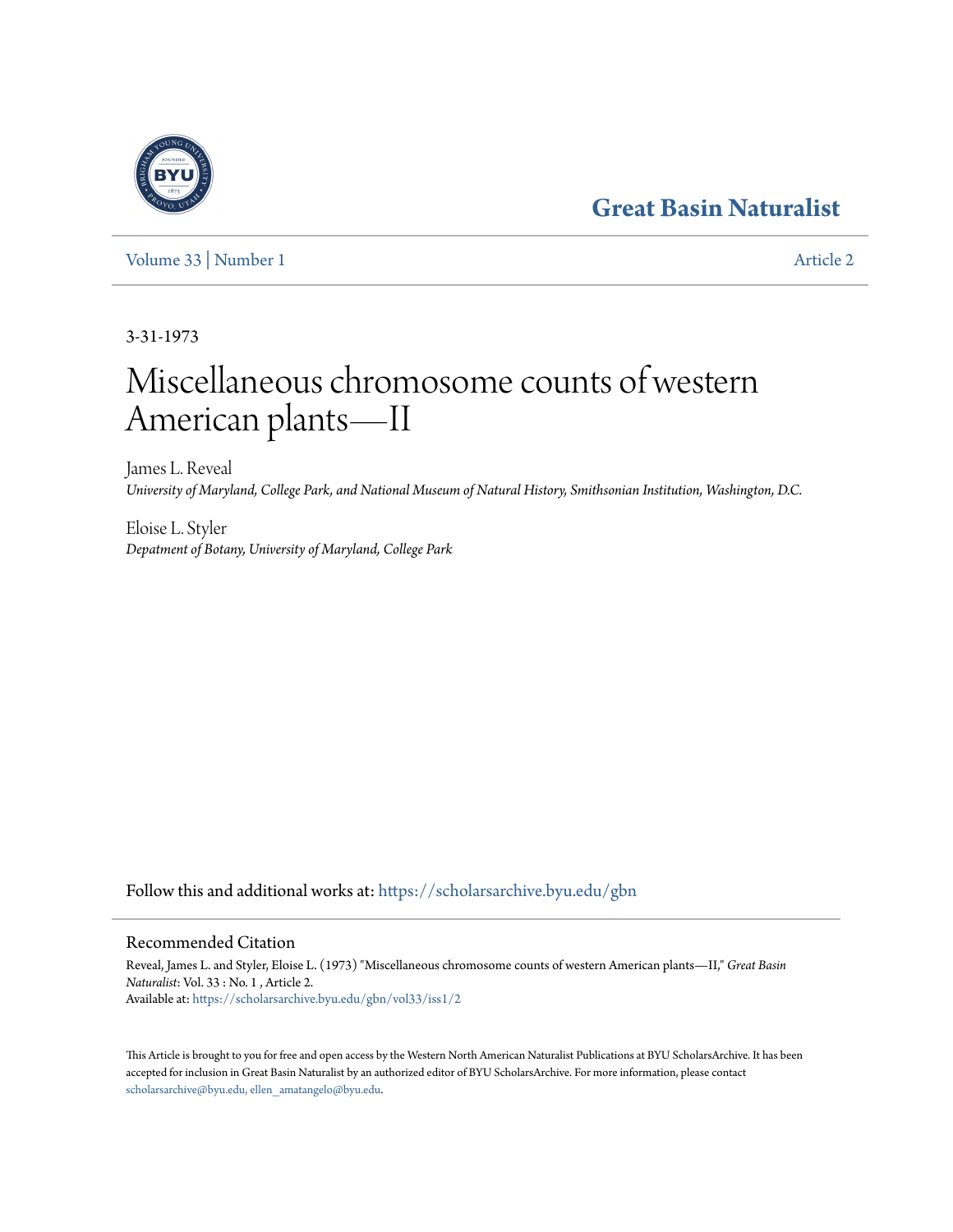### MISCELLANEOUS CHROMOSOME COUNTS OF WESTERN AMERICAN PLANTS—II<sup>1</sup>

James L. Reveal<sup>2</sup> and Eloise L. Styer<sup>3</sup>

ABSTRACT.— Chromosome numbers are reported for 19 species of western<br>American plants. Reports for previously uncounted species include Nitrophila American plants. Reports for previously uncounted species include *Nutrophita*<br>mohavemsis Munz and Roos,  $n=18$ , *Eriogonum contiguum* (Reveal) Reveal,  $n=16$ , *Mentzelia leucophylla Brandeg.*,  $n=18$ , and *M. torreyi* A. Gilia nyensis Reveal,  $n=9$ ; and Arnica parryi A. Gray var. sonnet (Greene)<br>Cronq. in Ferris  $n=19$ . New ploidy levels are reported in Oxystylis lutea Torr.<br>and Frém.,  $n=10$ ; Lupinus aridus Dougl. ex Lindl.,  $n=12$ ; and Lupinus argenteus Pursh,  $n=24$ ; and Castilleja viscidula A. Gray,  $n=12$ .

In this series of papers, of which this is the second, chromosome counts of randomly gathered western American plants will be re ported as part of the Intermountain Flora Project (headed by Arthur Cronquist of the New York Botanical Garden and aided by Arthur H. Holmgren, Noel H. Holmgren, and James L. Reveal) and the proposed Southwest Flora Project (headed by Noel H. Holmgren and James L. Reveal). These counts will be presented from time to time by Reveal and various others of his colleagues or students and will be based on materials gathered by him or others. The present paper reports on some of the miscellaneous plants gathered in south ern Nevada in 1970 and 1971.

Flower buds were collected in developmental series from plants growing in their native habitats. The buds were fixed in ethanol and glacial acetic acid (3:1) and refrigerated; the buds were not transferred to 70 percent ethanol after  $2\overline{4}$  hours, as is the usual technique. Anthers were squashed in acetocarmine and illustrations drawn using <sup>a</sup> camera lucida mounted on <sup>a</sup> Wild M20 research microscope. Most of the counts reported here were made by Reveal. Voucher specimens are deposited in the herbarium at the Nevada Test Site, with duplicates deposited in several major herbaria.

Chromosome numbers of 19 species of western American plants are reported here, nine for the first time, with three counts of new ploidy levels. One count is given for a species already reported in the literature but not figured, and six counts confirm those made previously by others.

*Opuntia chlorotica* Engelm. and Bigel.  $n=11$ . Figs. 1, 2. This count confirms those made by others (Stockwell, 1935; Pinkava and

The first paper in this series was published in the Southwestern Naturalist.

<sup>^</sup>Department of Botany, University of Maryland, College Park 20742; National Museum of Natural History, Smithsonian Institution, Washington, D. C. 20560. ^Department of Botany, University of Maryland, College Park 20742.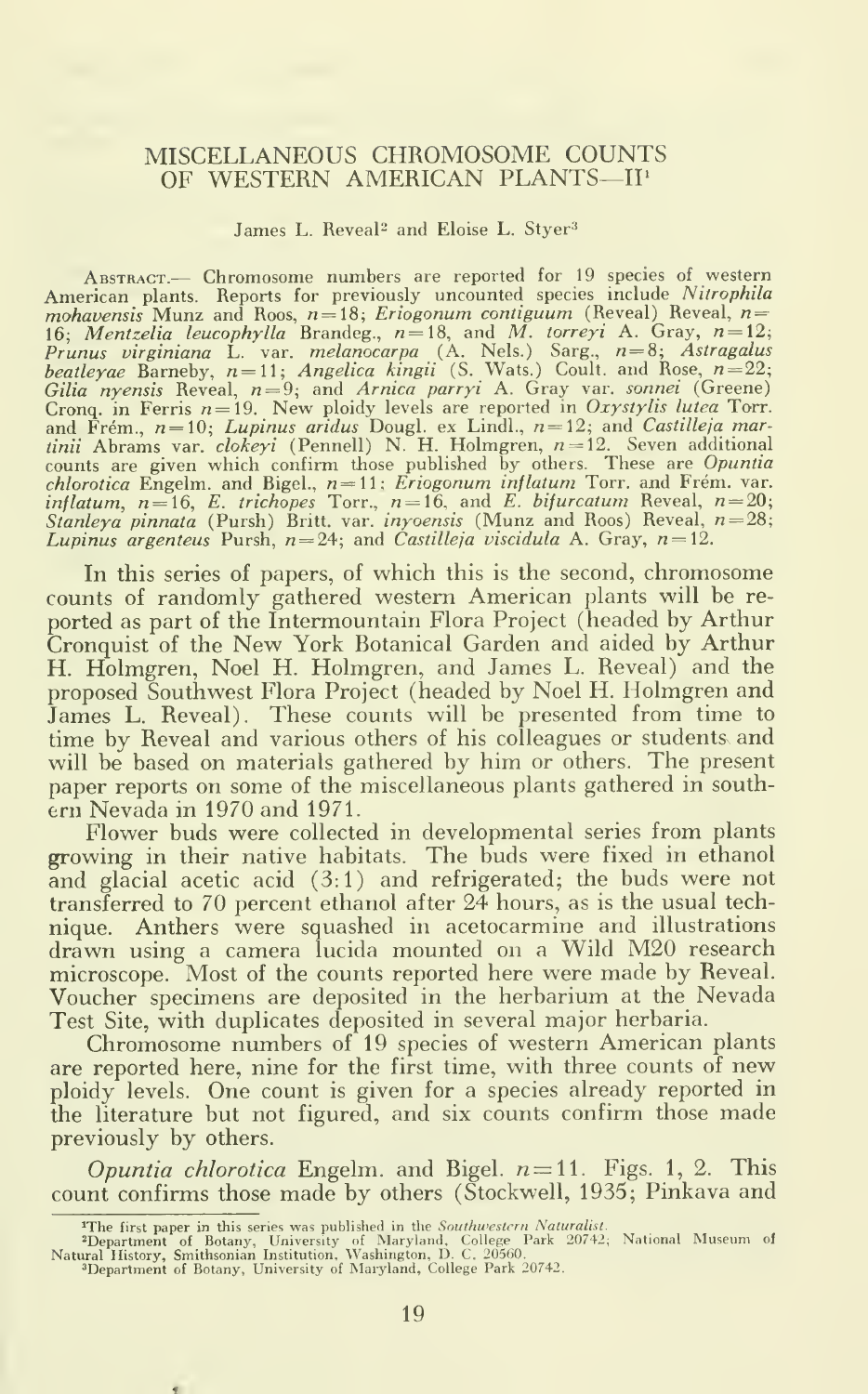McLeod, 1971). The voucher is Beatley and Reveal 11231, west side of Spring Mountains [Charleston Mountains], Clark Co., Nevada, 17 June 1970.

*Nitrophila mohavensis* Munz and Roos.  $n = 18$ . Figs. 3, 4. This rare species is known only from a small site in extreme eastern Inyo Co., California, where it is a locally dominant species. It would appear that *N. mohavensis* is a tetraploid, since Covas and Schnack  $(1947)$  have reported a count of  $n=9$  for the South American species  $N.$  australis Chod. and Wilc., although a second North American species, N. occidentalis (Nutt.) Moq., should be counted to confirm this. Nevertheless, it seems possible to state that the base number for *Nitrophila* is  $x = 9$ . The voucher collection is *Reveal 2291*, Amargosa Desert, southern Ash Meadows, along the road between Ash Meadows and Death Valley Junction on the saline flats of Carson Slough, Inyo Co., California, <sup>5</sup> May 1971.

*Eriogonum inflatum* Torr. and Frém. var. *inflatum.*  $n = 16$ . Fig. 5. This count confirms those made by Stone and Raven (1958) and Beveal (1965). The voucher is *Reveal 2290*, Stewart Valley, 2 miles north of Nevada Highway 52 on road to Ash Meadows, Nye Co., Nevada, <sup>5</sup> May 1971.

*Eriogonum contiguum* (Reveal) Reveal.  $n=16$ . Figs. 6, 7. When this plant was counted and found to equal that of *E. inflatum* and E. trichopes, and when fieldwork showed no hybridization between the three, it was decided to elevate  $E$ . *inflatum* var. *contiguum* to the species rank (Reveal, 1972). The voucher of this new count is Reveal 2288, Stewart Valley, 2 miles north of Nevada Highway 52 on road to Ash Meadows, Nye Co., Nevada, <sup>5</sup> May 1971.

*Eriogonum trichopes* Torr.  $n=16$ . Figs. 8, 9. This count confirms that made previously (Reveal, 1965). The voucher is Reveal 2289, Stewart Valley, 2 miles north of Nevada Highway 52 on road to Ash Meadows, Nye Co., Nevada, <sup>5</sup> May 1971.

Figs. 1, 2: Opuntia chlorotica,  $n=11$ —metaphase I. Figs. 3, 4: Nitrophilia rigs.  $i$ ,  $i = 18$ —diakinesis. Fig. 5: Eriogonum inflatum var. inflatum,  $n=16$ —diakinesis,  $n=18$ —diakinesis. Fig. 5: Eriogonum inflatum var. inflatum,  $n=16$ —diakinesis, Fig. 6, 7: Eriogonum contiguum,  $n=16$ —anaphase I  $12:$  Mentzelia leucophylla, n= $18-$ diakinesis. Figs. 13, 14: Mentzelia torreyi,  $n=12$ —telophase II, Fig. 13; anaphase II, Fig. 14. Figs. 15, 16, 17, 18: Oxy $n-12$ —cietophase 11, Fig. 15, anaphase 11, Fig. 16, 17, 18; diakinesis, Fig. 16. Figs. 19, 20: Stanleya pinnata var. inyoensis,  $n=28$ —diakinesis, Fig. 19, anaphase 1, Fig. 20: Stanleya pinnata var. inyoensis,  $n=28$ —dia Figs. 21, 22; analytise 1, Fig. 25. Figs. 27, 25: Astrogatas beatte) ac,  $n=11$ <br>anaphase I, Figs. 26, 27: *Lupinus argenteus*,  $n=24$ —metaphase I, Fig. 26;<br>anaphase I, Fig. 27. Figs. 28, 29: *Lupinus aridus*,  $n=12$ —metap 37, 38: Arnica parryi var. sonnei, n=19—anaphase I.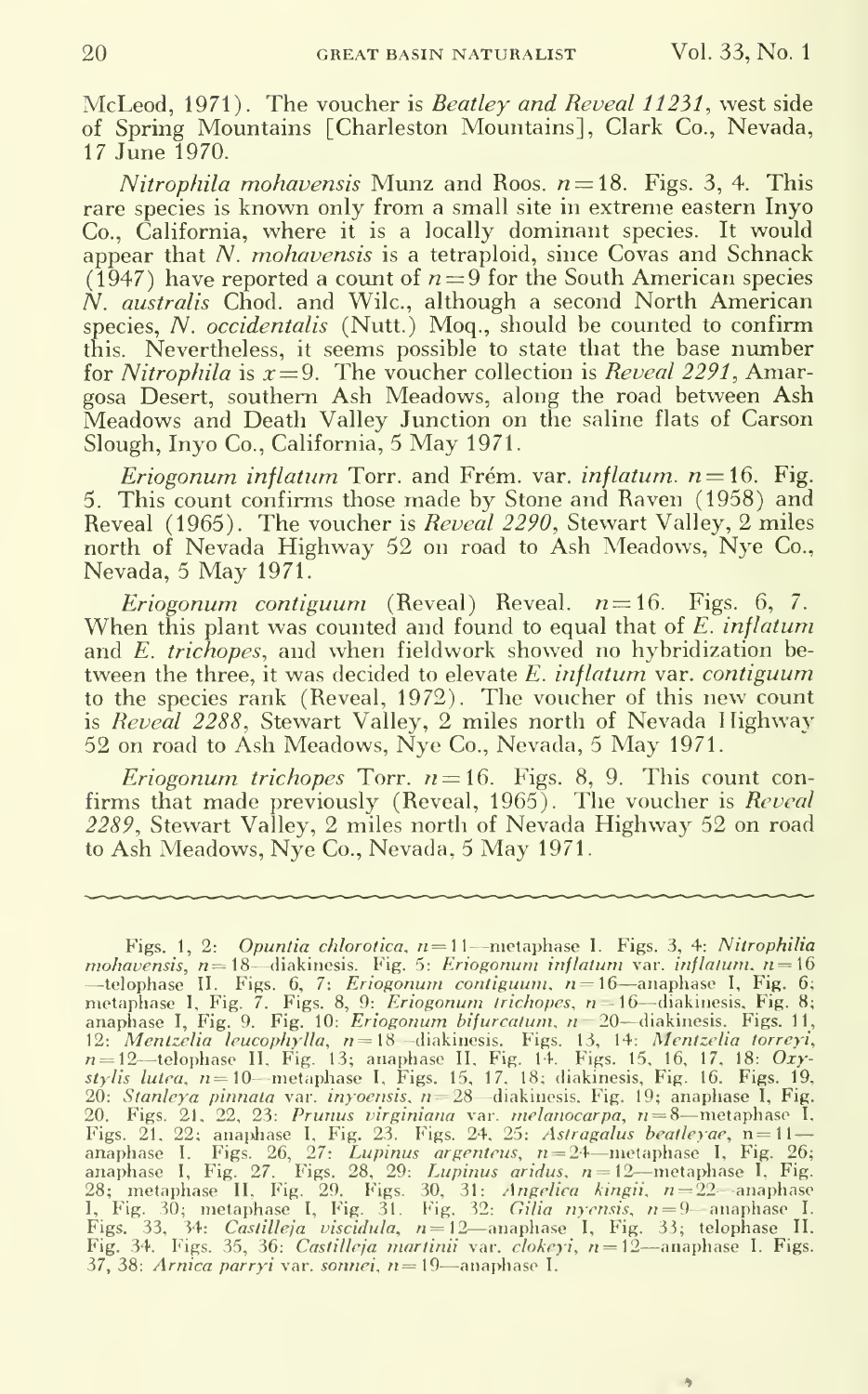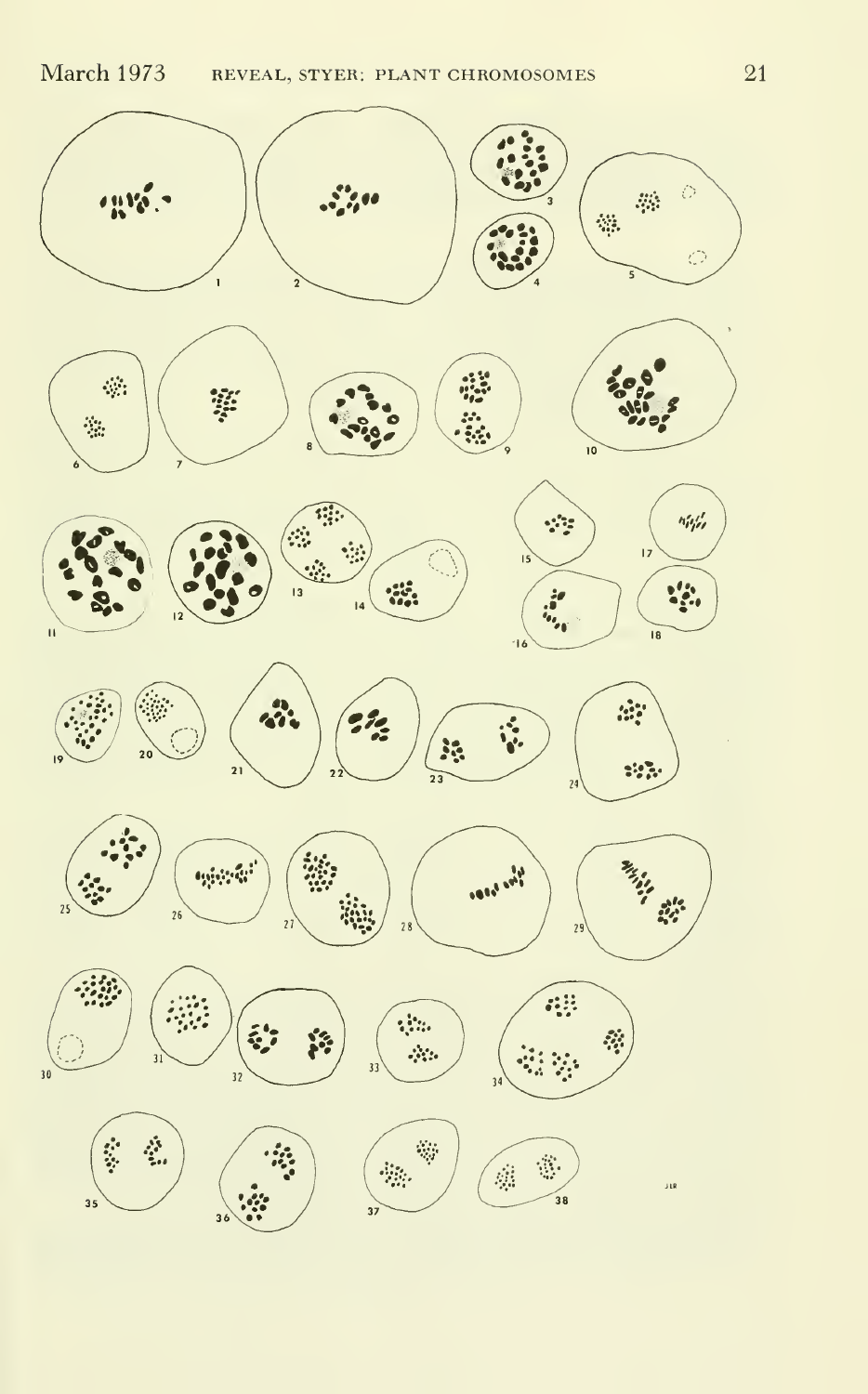*Eriogonum bifurcatum* Reveal.  $n=20$ . Fig. 10. When this species was proposed (Reveal, 1971), the chromosome number was noted but a figure not provided. The voucher of this count is *Reveal*  $2283$ , Pahrump Valley, 1 mile east of the California-Nevada state line just south of Nevada Highway 52, Nye Co., Nevada, 13 June 1970.

Mentzelia leucophylla Brandeg.  $n=18$ . Figs. 11, 12. As currently understood, this is a rather rare species of eastern California and adjacent southern Nevada. The count indicates the species to be a polyploid (most likely a tetraploid), but one would like more counts of the species from throughout its range to confirm this point. The voucher is from the type location in Ash Meadows, Nye Co., Nevada, based on Reveal 2247, 11 June 1970.

Mentzelia torreyi A. Gray.  $n=12$ . Figs. 13, 14. This count is most unusual, since this number is unknown (at least to us) for the genus. A more reasonable number would be  $n=11$ , but our report was confirmed by a number of smears. Bud material was obtained by Reveal and Beatley on 14 June 1970 from the same place Reveal made a collection earlier. The voucher is *Reveal 1980*, Kawich Valley, Nye Co., Nevada, 31 August 1968.

Oxystylis lutea Torr. and Frém.  $n=10$ . Figs. 15, 16, 17, 18. Raven, Kyhos, and Hill (1965) recently reported the number of  $2n=20$  pairs for this species, but our counts would indicate their plants to have been tetraploids, since our count is just half theirs. Based on these data, the base number for the genus would be  $x=10$ . Our voucher is Reveal 2248, west of Ash Meadows, along a dirt road southwest of the California-Nevada state line from California Highway 127 toward the abandoned Tonopah and Tidewater Railroad tracks, Inyo Co., California, 11 June 1970.

Stanleya pinnata (Pursh) Britt. var. *inyoensis* (Munz and Roos) Reveal, stat. nov., based on S. pinnata ssp. inyoensis Munz and Roos, Aliso 3:115. 1965  $n=28$ . Figs. 19, 20. Our counts are in agreement with those recently obtained from root tips by Rollins and Rüdenburg (1971). The voucher is *Reveal 2277*, Stewart Valley, Inyo Co., California, 12 June 1970.

Prunus virginiana L. var. melanocarpa (A. Nels.) Sarg.  $n=8$ . Figs. 21, 22, 23. This represents a new report, since no number for var. *melanocarpa* has been previously published. It is also a new count for the species, since the only report of var. *virginiana* we know of is  $n=16$  (Sax, 1931), and such a count may raise some questions as to the relationship between the western American entities, var. *melanocarpa* and var. *denissa* (Nutt.) Sarg., and the eastern chokecherry, var. *virginiana*. More data are needed and hopefully can be obtained during the next few years. Our voucher is Beatley and Reveal 11208, Upper Eden Creek Canyon, east slope of the Kawich Range, Nye Co., Nevada, 15 June 1970.

Astragalus beatleyae Barneby.  $n=11$ . Figs. 24, 25. This new count joins those of two other species in subsection Aridi of the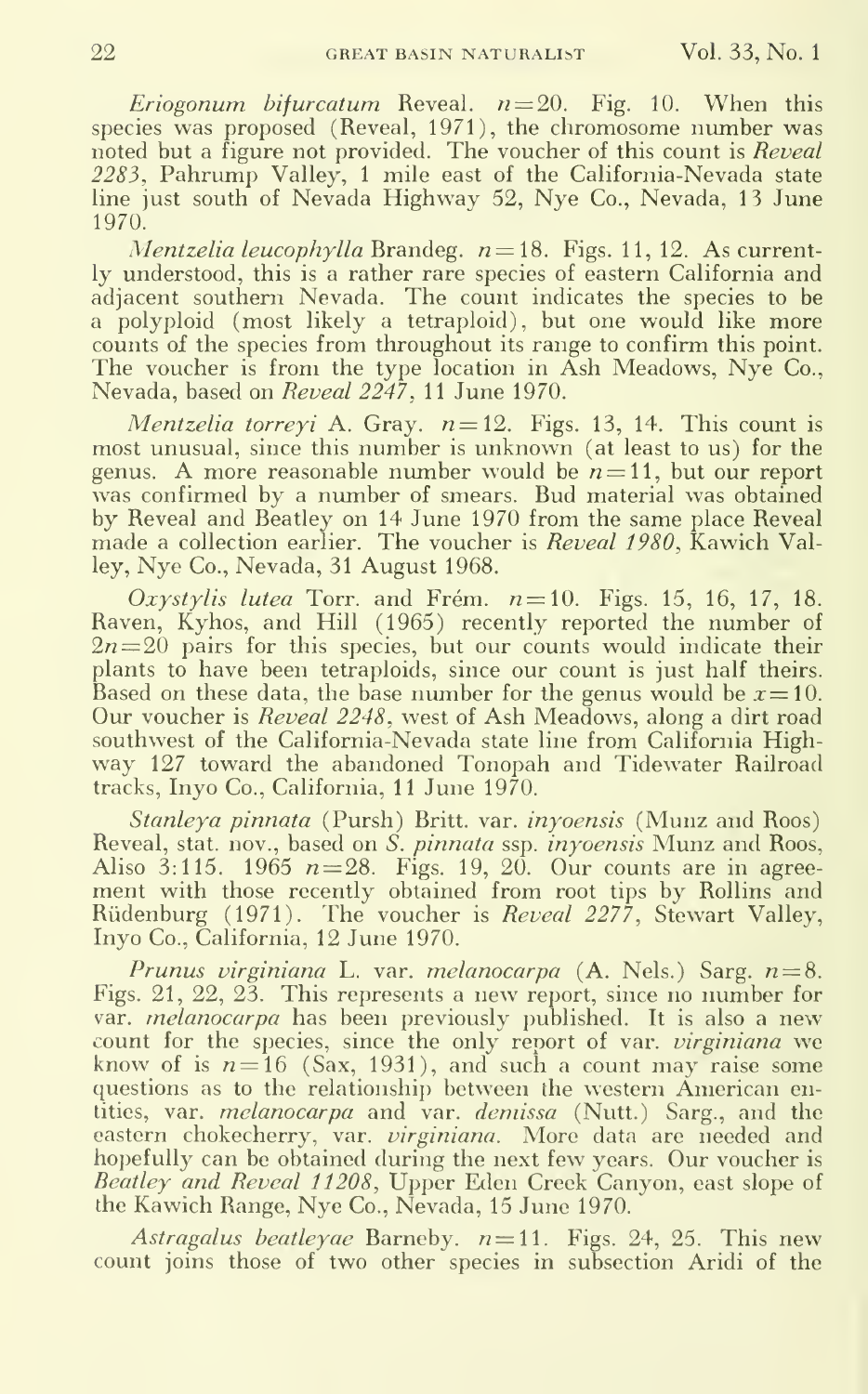section Inflati; all are  $n=11$  (Barneby, 1964), which is the most common number in the North American species of the genus (see bolkhovskikh et al., 1969). Our voucher of this recently proposed species (Barneby, 1970) is Beatley and Reveal 10907, flatrock area 2.8 miles north of Pahute Mesa Road on the Plateau Road, Pahute Mesa, Nye Co., Nevada, 4 June 1970.

Lupinus argenteus Pursh.  $n=24$ . Figs. 26, 27. This complex species is found throughout much of the western United States and is variously divided into species, subspecies, or varieties by several authors. C. P. Smith (1944) most likely called this plant  $\tilde{L}$ . corymbosus Heller. Later, these plants were called *L. alpestris* A. Nels. (Clokey, 1951) or L. argenteus var. tenellus (Dougl. ex G. Don) D. Dunn (Dunn, 1956). More recently, these plants have been re ferred to *L. argenteus* var. *stenophyllus* (Nutt. ex Rydb.) R. J.<br>Davis (Beatley, 1969). We are still not clear what name should be applied to the collections from southern Nevada; L. argenteus is certainly the oldest name, although L. alpestris would have priority in our vicinity. The voucher is *Beatley and Reveal 10909*, south rim of Pahute Mesa, Nye Co., Nevada, 4 June 1970.

Lupinus aridus Dougl. ex Lindl.  $n=12$ . Figs. 28, 29. This species has been variously defined in recent years. C. P. Smith (1944) and Dunn (1956) have considered this form <sup>a</sup> distinct species, while Detling (1951), who monographed the group, referred L.  $aridus$  to a subspecific rank under  $\hat{L}$ . lepidus Dougl. ex Lindl.; this latter treatment was followed by that of Hitchcock (1961), who used the varietal rank instead. To date, all entities referred to this species complex have had a single chromosome number,  $n=24$ . Among the related species are L.  $Iyallii$  A. Gray [or L. lepidus var. lobbii (A. Gray) C. L. Hitchc.],  $n=24$  (Phillips, 1957); L. caespitosus Nutt. ex Torr. and Gray [or L. lepidus var. utahensis (S. Wats.) C. L. Hitchc.],  $n=24$  (Heiser, 1963); and L. lepidus itself, with  $n=24$  (Phillips, 1957). Dunn has seen our voucher and other specimens from the same site and has identified our material as L. aridus. However, according to Detling's monograph, our material would be far out of the known range of the  $L$ . *lepidus* complex, the nearest confirmed site being in the high Sierra Nevada of California  $(L. \; lobbii$  A. Gray and  $L. \; lyallii)$  or in southeastern Oregon  $(L. \; lqab$ aridus). One collection from northern Nye Co., Nevada, was tentatively assigned to L. aridus by Detling, but he was uncertain as to the exact identity of the collection. Based on the unusual chromo some number, geographical disjunction, and the observable morphological differences seen by both Beatley and Reveal, it would seem the plants from southern Nye Co., Nevada, may represent <sup>a</sup> new taxon. Our voucher is *Beatley and Reveal 11138*, southern Kawich Valley just below Gold Flat, Nye Co., Nevada, 14 June 1970.

Angelica kingii (S. Wats.) Coult. and Rose.  $n = 22$ . Figs. 30, 31. This represents a new count for the species. Our voucher is Beatley and Reveal 11284, Cold Creek, eastern slope of Spring Mountains [Charleston Mountains], Clark Co., Nevada, 17 June 1970.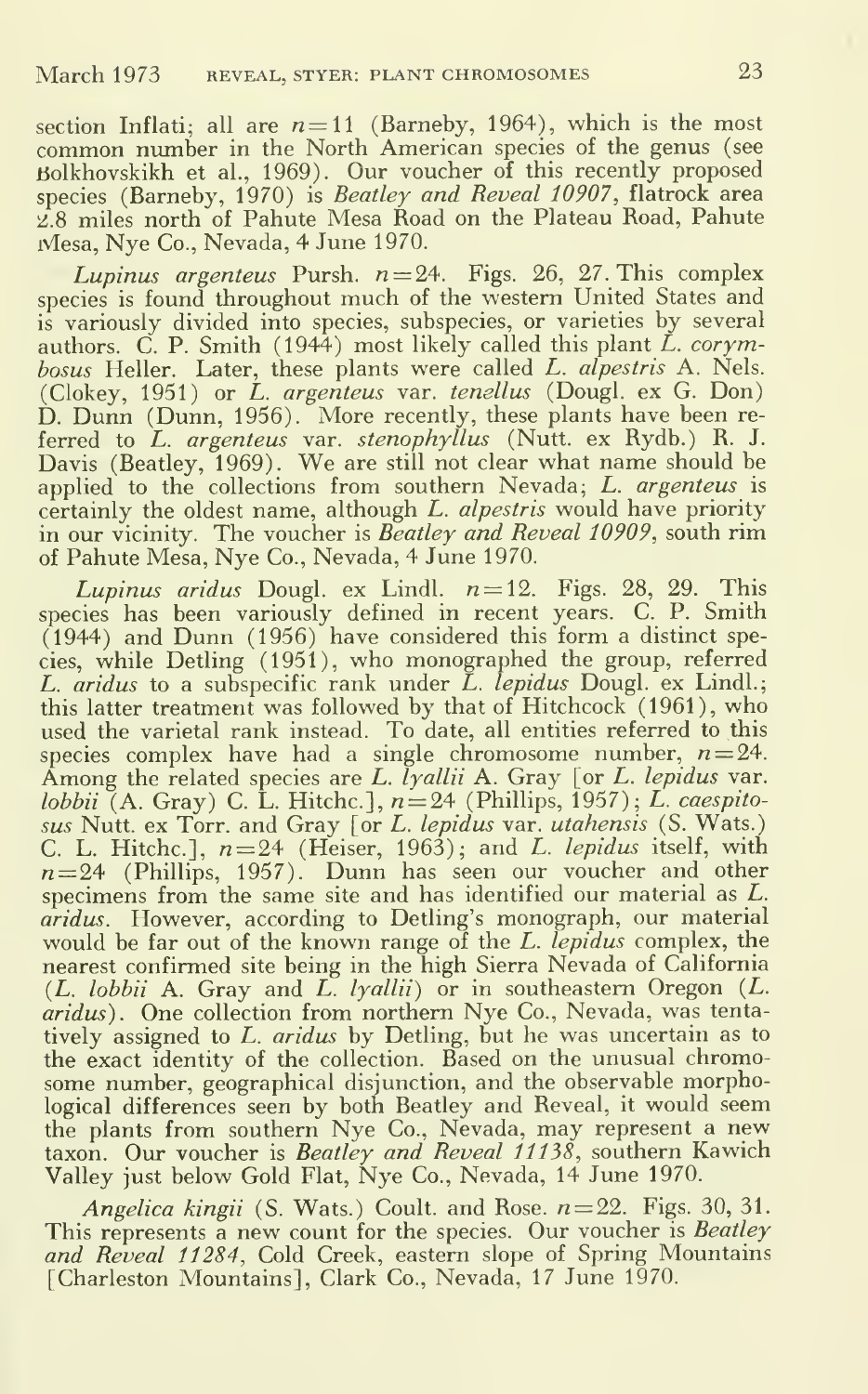Gilia nyensis Reveal.  $n=9$ . Fig. 32. A new count. This recently proposed species (Reveal, 1969), found in sandy places in southern Nye Co., Nevada, is related to G. *hutchinsifolia* Rydb., which also is reported to be  $n=9$  (Munz and Keck, 1959). The voucher is Beatley and Reveal 11147, Kawich Valley, Nye Co., Nevada, 14 June 1970.

Castilleja viscidula A. Gray.  $n=12$ . Figs. 33, 34. Our count agrees with that recently published by Holmgren (1971). Our voucher is the southernmost population of the species: Beatley and Reveal 11068, Kawich Range, northwest of Kawich Peak, Nye Co., Nevada, 6 June 1970.

Castilleja martinii Abrams var. clokeyi (Pennell) N. H. Holmgren.  $n=12$ . Figs. 35, 36. Our count represents a new ploidy level for var. *clokeyi*. Holmgren (1971) reported  $n=24$  for plants gathered on the east slope of the Spring Mountains (Holmgren and Reveal 2988), while our count, which was obtained from specimens gathered on the west side of the same range, indicates a diploid situ ation. This polyploid condition is to be expected, since Holmgren reports  $n$   $=$  12, 24, and 36 for var. *martinii*. The voucher is *Beatley and Reveal 11282*, Trough Springs, north end of Spring Mountains, Clark Co., Nevada, 17 June 1970.

Arnica parryi A. Gray var. sonnei (Greene) Cronq. in Ferris.  $n=19$ . Figs. 37, 38. Our count is the first reported for this taxon and represents a new ploidy level in the species. Ornduff et al. (1963) have reported var. parryi to be  $n = ca$ . 36, so it is possible that the typical variant might be  $n = 38$ , or twice the value found for var. sonnei. Our voucher is Beatley and Reveal 10975, near the stream at Longstreets Ranch, west of Kawich Peak, Kawich Range, Nye Co., Nevada, 6 June 1970.

Laboratory work on this project was supported by NSF Grant GR-22645 to the senior author. Fieldwork in Nevada was conducted under Contract No. AT (04-1) Gen-12 between the University of California and the Division of Biology and Medicine, United States Atomic Energy Commission, under the direction of Janice C. Beatley, research ecologist. We are grateful to her for her aid with this work.

### LITERATURE CITED

BARNEBY, R. C. 1964. Atlas of North American Astragalus. Mem. New York Bot. Gard. 13:1-1188.

Bot. Gard. 13:1-1188. . 1970. A new Astragalus from Nye County, Nevada. Aliso 7:161-163. Beatley, J. C. 1969. Vascular plants of the Nevada Test Site, Nellis Air Force Range, and Ash Meadows. UCLA 12-705. Laboratory of Nuclear Medi-cine and Radiation Biology, University of California, Los Angeles. BoLKHovsKiKH, Z., V. Grif, T. Matvejeva. AND O. Zakharyeva. 1969. Chromo-

- some numbers of flowering plants. Academy of Sciences of the USSR, Leningrad.
- Clokey, L W. 1951. Flora of the Charleston Mountains, Clark County, Nevada. Univ. Calif. Publ. Bot. 24:1-274.
- Covas, G., and B. Schnack. 1947. Estudios cariologicos en Antofitas. Revista
- Argent. Agron. 14:224-231.<br>DETLING, L. E. 1951. The caespitose lupines of western North America. Amer. Midl. Nat. 45:474-499.